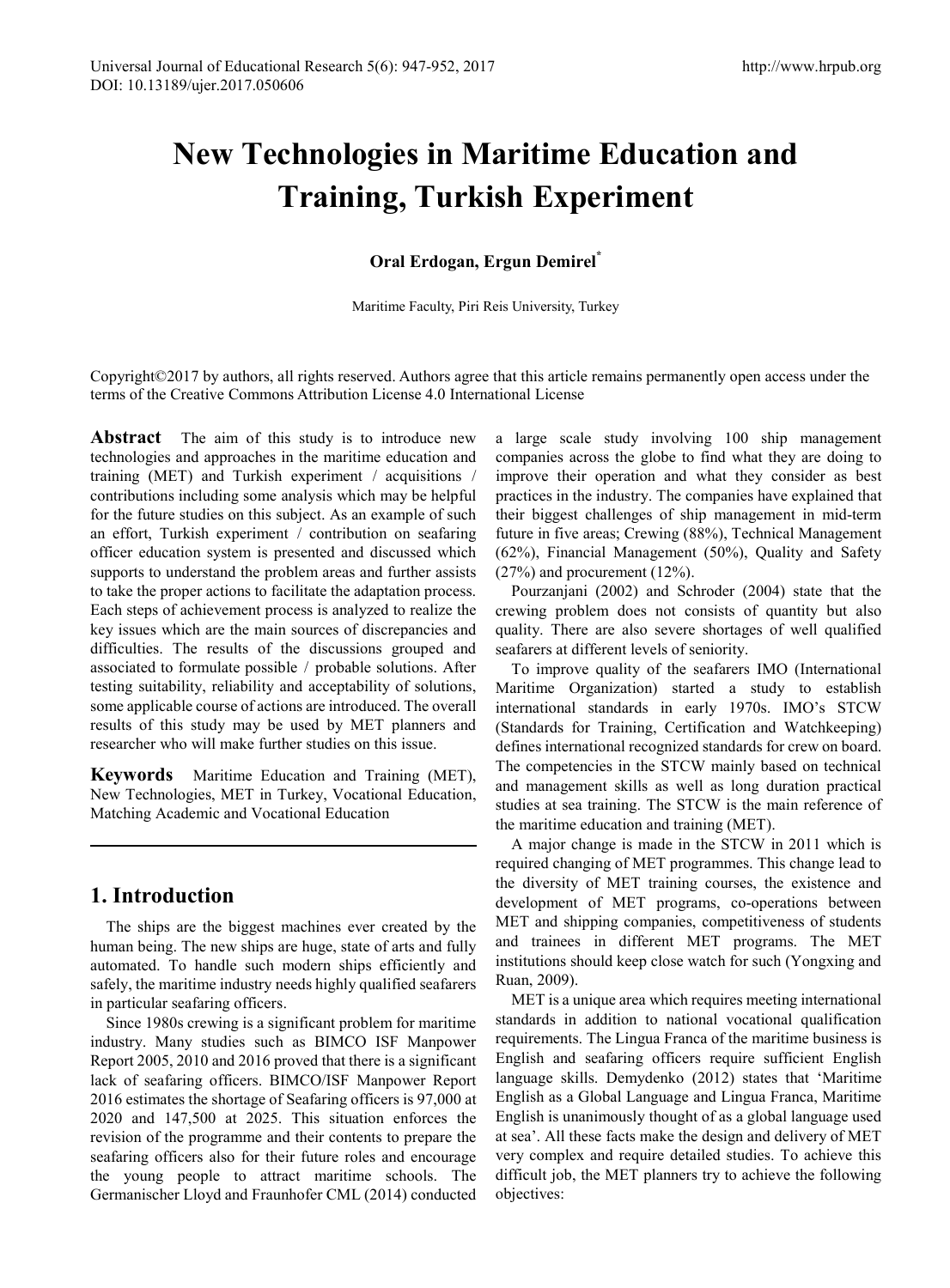- To ensure English language skills required for officers
- To deliver formative science (mathematics and natural science) for further academic and vocational subjects
- To balance engineering and management skills of the cadets which both are essential for seafaring officers
- To match academic and vocational education
- To match international and local standards
- To adopt the new improvement in the programme to meet the requirements of the maritime industry
- To conduct scientific studies for innovation and post graduate studies

### **2. Method**

To introduce new technologies and approaches in the maritime education and training and Turkish experiment, the study is conducted in three steps. In the first step it is intended to understand the new technologies and approaches in the MET and impact of these improvements on the development of an effective system to provide qualified seafarers who are then eligible to operate the ships effectively and safely. The second steps covers analysis of Turkish experiment on seafaring officer education system which is a significant example to understand problem areas and action to be taken to facilitate the adaptation process. The achievement process will be discussed in this step and the key issues which are the main sources of discrepancies and difficulties are highlighted.

In the final step the findings of the second steps are categorized, grouped and with a further study made to formulate possible/probable solutions to be proposed. After evaluating and testing these solutions, applicable course of actions are recommended.

## **3. New Technologies and Approaches in the MET**

MET institutes need to adopt new technologies and improvements in the education and technology field. They also need to develop and transfer of innovation in their area of interest. That is the reason why many international MET platforms have been established such as IMLA (International Maritime Lecturers Association), IAMU (International Association of Maritime Universities), METNET, GlobalMET, MariFuture etc.

As far as concerning new technologies and approaches in MET, the intention is not to mention namely but grouping them in accordance to functions achieved. These are:

- The excessive use of the simulators to reflect the real life conditions and applications which provides better understanding
- Highly structured and lecturer verified long duration sea training as a follow up for academic studies to prepare the cadets for shipboard duties
- Improvement of managerial skills of the cadets for their managerial roles in the future and enable to make risk assessment and management at sea
- Designing holistic education and training programmes to meet both vocational and academic requirements
- Improvement of IT (Information Technology) skills of the cadets to understand and operate state of art systems and safe use of automation on board
- Use of e-learning methods to facilitate the continuous education of the seafaring officers during their sea period
- Establishment of strong cooperation and coordination with maritime industry to improve the academic programme and quality of onboard training
- External evaluation and verification of the education to provide feedback and ensure the quality of the education

The mock up bridge and engine rooms, exactly as the same navigation and communication equipment; fully equipped laboratories facilitate the delivery of the courses and provide better understanding of the students. The simulators also facilitate adaptation of the students to real equipment and systems as well as their duties on board.

Computer assisted training provides benefits to student to review of the subject delivered in the classroom and self-assessment of their achievement as well as better evaluation opportunities for lecturers.

IT support allows students to get in touch with lecturers and tutors on-line. It is also important to connect the students and MET institutions during sea training to solve their problems.

The lifelong learning (LLL) is an essential part of modern life which provide the people further education opportunities. The e-learning presents a great education and training opportunity for seafarers who are thousand miles away from the shore facilities. Nowadays there are many MET institutions providing e-learning for seafarers including postgraduate studies.

Effective use of the results of Port State Controls (PSC) and establishment of permanent validation/evaluation organs such as EMSA (European Union maritime Safety Agency) provide an excellent quality assurance opportunity for MET institutions.

The globalization makes the world like a small village. The shipping business is a worldwide business which requires full application of the international arrangements. In order to survive in competitive and challenging shipping business, all respective parties should meet golden standards not contented with minimum. There is no chance to be successful without qualified staff on board the ships. The MET is a key element to ensure the quality in shipping. In order to ensure the quality in the MET, the only way is the continuous improvement of the system with development and transfer of innovation following and adopting the new technologies.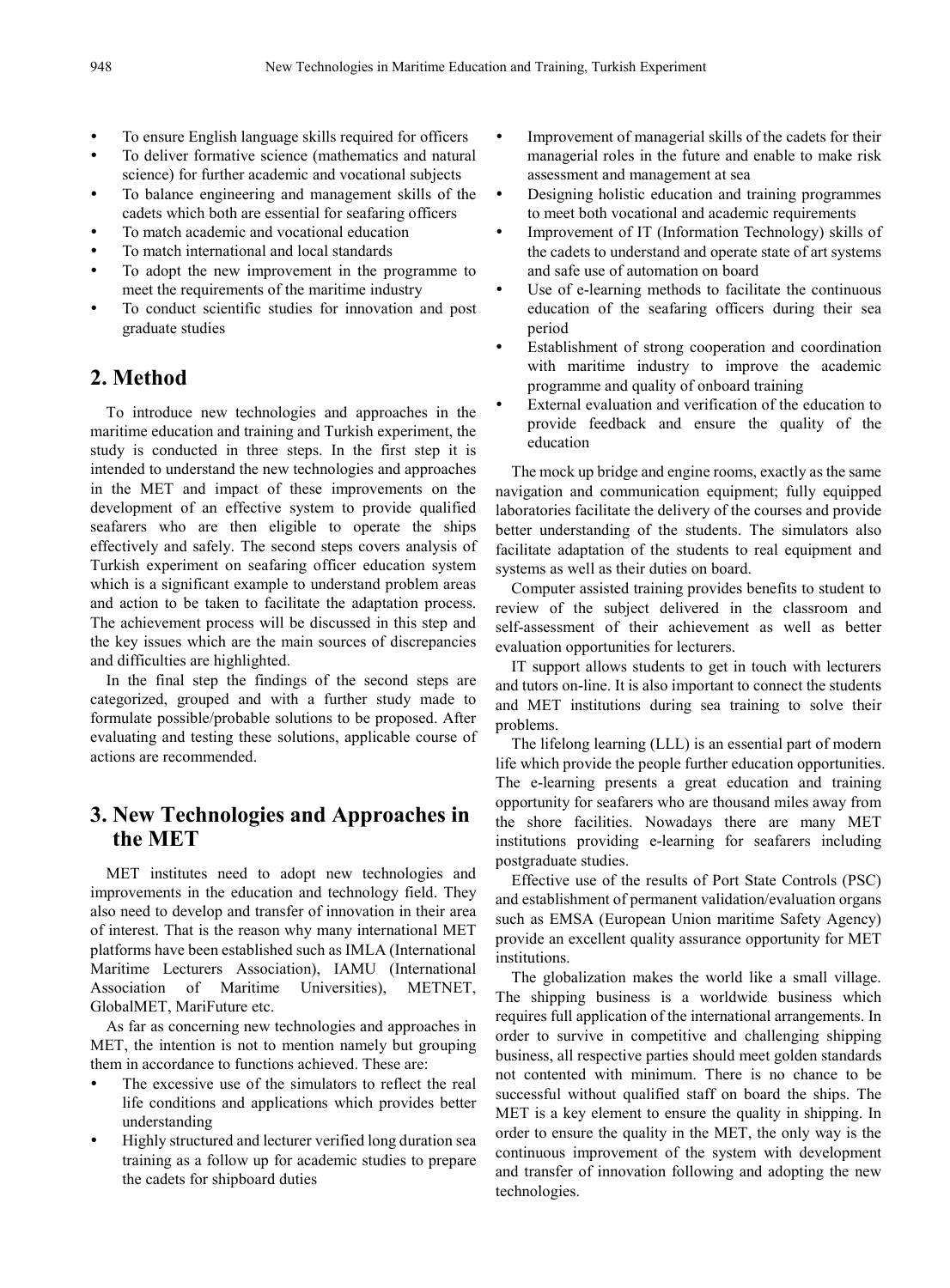### **4. Turkish Experiment**

#### **4.1. Improvement of Turkish Shipping Industry**

In 1980, the shipping industry was the beginning of the dark days and second-hand ship sales started with very low prices. The Turkish Chamber of Shipping was founded in 1981 and it became an important tool to organize private shipping sector. The newly established Under-secretariats of Maritime Affairs directly reporting to Prime Ministry assumed maritime administration functions. The Following year the government published a law concerning "Improvement of the Merchant Fleet and Incitement of Shipbuilding Industry" which has provided ship finance for the ship owners up to 90 percent and guarantee for the freight (Turkish Government, 1982). Many new shipping companies have been established. This incitement allowed the ship owners to buy mainly second-hand ships and the tonnage of the fleet suddenly increased to 5.123.888 DWT in 1989.

The beginning of the third millennium was a golden era for Turkish shipping. The increasing freight rates until 2008 encouraged the ship owners to enhance and renew their fleet. Old ships have been decommissioned, scrapped or sold and subsequently new, modern and bigger ships have entered service. The same efforts have been spent to improve shipyards and ports. Most importantly private sector and government agreed to apply higher standards as required in the new world order.

The financial turmoil in the 2008 has created a negative impact on the shipping industry. The sector has been badly influenced from the crisis but achieved somewhat to survive. At the end of the year 2013 the available figure of the total number of vessels over 1000 GT that Turkish flagged fleet had, was 641. That corresponds to a capacity of transportation reaching to 9.1 million DWT. Considering 21 million DWT ships operating under other flags; the total amount of the ships owned by Turkish ship-owners reaches 30.1 million DWT. This value is actually, ranking Turkey  $13<sup>th</sup>$ , among the countries which are known to be the world's largest commercial fleet (IMEAK, 2014).

#### **4.2. Initiative to Improve MET in Turkey**

Having high-cost, brand new ships, Turkish ship-owners

become more anxious about the quality of crew particularly officer ranks and commenced revisiting the quality of manning issue; this issue also became a concern of the government authorities. The new posture of the fleet suddenly attracted attention of all respective parties on crew quality in particular training became an important issue. The Chamber of Shipping, for some time now has been interested in seafarer's training as early as 1990. To respond the existing and future requirements of the shipping industry, the Turkish maritime industry improved a new strategy to improve MET in Turkey. This strategy based on the following principals:

- To provide full support to Maritime Education and Training in addition the government efforts
- Aiming to reach golden standards beyond the STCW's minimum standards to have qualified manpower for the merchant fleet
- Establishment of close cooperation between maritime industry, maritime administration and MET institutes
- Increase the number of qualified seafarers in support of both national and world fleet

In order to achieve this strategy TUDEV (Turkish Maritime Education Foundation) is established in1993. TUDEV started to support all levels of MET institutions by providing equipment and direct financial support. In 1995 TUDEV established the Institute of Maritime Studies to graduate unlimited officers for the merchant fleet between 2000 and 2011. In parallel to this activation TUDEV attempted a new initiative to establish a maritime university. The Piri Reis University (PRU) named after famous Turkish Admiral and cartographer, established in 2008. The aim of the PRU is beyond a center for seafaring officers. The Engineering Faculty and Faculty of Economics and Administrative Sciences of PRU is now conducting graduate and postgraduate education, and further studies to fulfill other requirements of maritime industry.

The international cooperation is the most appropriate manner to improve quality of the education and training by the way of transfer of innovation and awareness of best practices in the other parts of the world.

TUDEV established a strategy to achieve an effective international cooperation in 2003. The application of this multi-purpose cooperation is introduced in the Figure-1.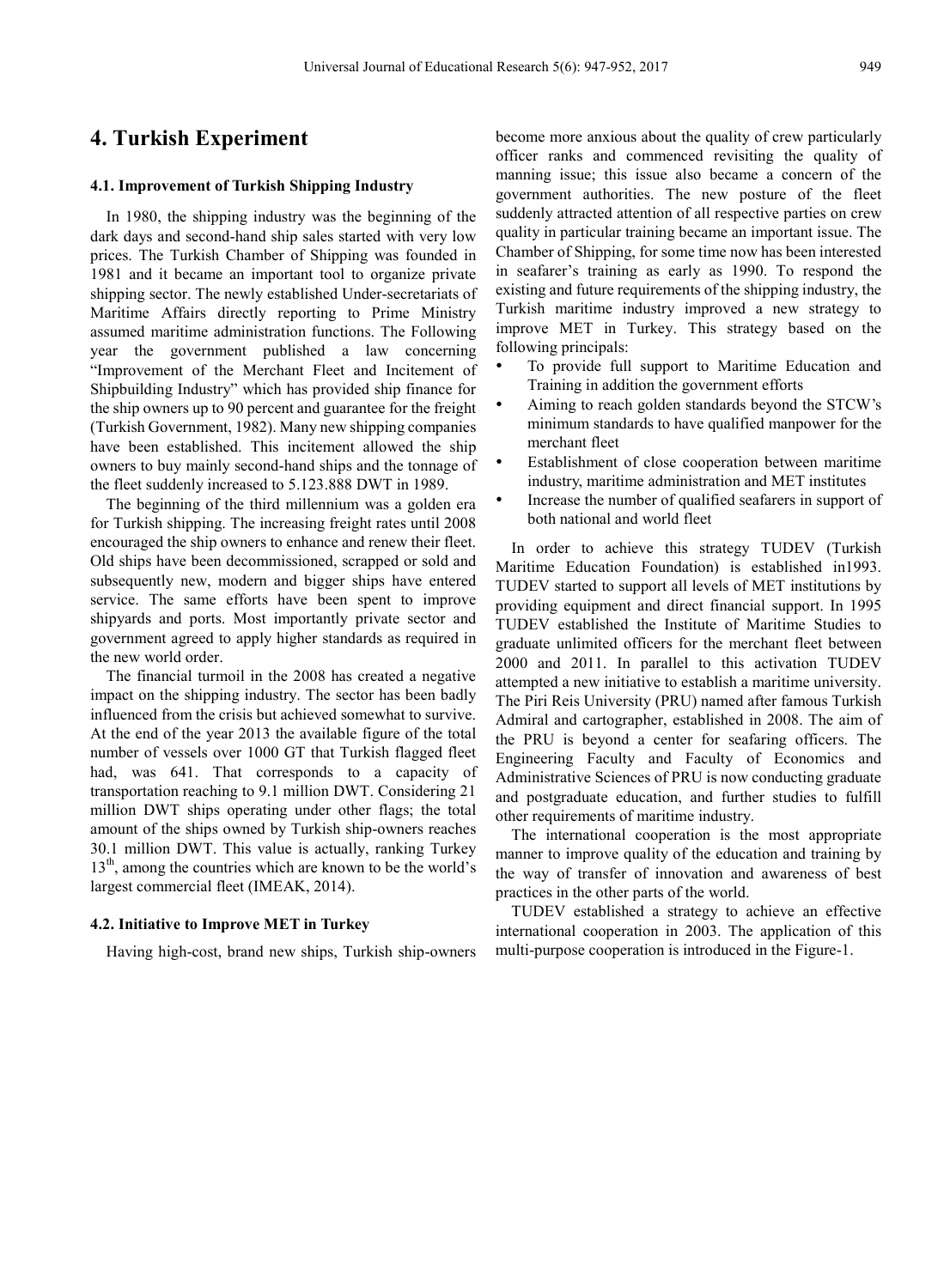

**Figure 1.** International Cooperation of TUDEV

The main objectives of this cooperation are as follows:

- Cooperation with internationally recognized accreditation and awarding organizations
- Improvement of academic programmes in cooperation with well recognized MET institutions.

As a part of this strategy the following achievements are succeeded:

- The HND Navigation and Marine Engineering programmes are adopted from United Kingdom
- The quality of the sea training improved adopting best practices
- Close cooperation with British awarding bodies such as MCA (Maritime and Coast Guard Agency) and ImarEST (Institute of Maritime Engineering, Science and Technology) established
- Quality Assurance is ensured having accreditation by internationally recognized Edexcel.
- Cadets get benefit from European Union Mobility programmes and sent to Plymouth University for Top-up programmes and Glasgow Collage of Nautical Studies for Post-HND programmes
- A long duration EU Project is initiated to improve education system, namely SoS (Safety at Sea)
- TUDEV become a well-known partner for many MET related European Union projects

#### **4.3. Piri Reis University Underway**

All these experiment have been transferred to the Piri Reis University. The Piri Reis University has more improved facilities, teaching staffs and state of art teaching aids in comparison with TUDEV Institute of Maritime Studies. Today PRU is in close cooperation with other MET institutions and partner for many European Union (EU) and national projects. The international relations have been improved using European Union wide ERASMUS student and staff exchange programmes and mutual cooperation agreements are signed with many and faculties in the European area, Russia, Ukraine and China. PRU is represented in famous MET such as IMLA (International Maritime Lecturers Association) and IAMU (International Association of Maritime Universities) and leading/participating regional MET activities.

Now PRU is providing sea training with two training ships each has 250 cadets capacity for his students as well as other MET institutions in Turkey and regional countries.

Turkey has assumed EMSA (European Maritime Safety Agency) inspection on voluntary basis to ensure the quality of its maritime administration system. As a part of this program PRU has been inspected by EMSA and passed which proved that we are on correct track.

### **5. Discussion**

The internet facilitates communications between the colloquies in distant countries. The lowering cost of air transportation eased to visit partners in the different countries. These improvements facilitated international cooperation and information transfer. European Union initiated projects facilitated the cooperation between the countries. DOI (Development of Innovation) and TOI (Transfer of Innovation) projects supported the research activities and transfer of innovations and best practices between the European Countries.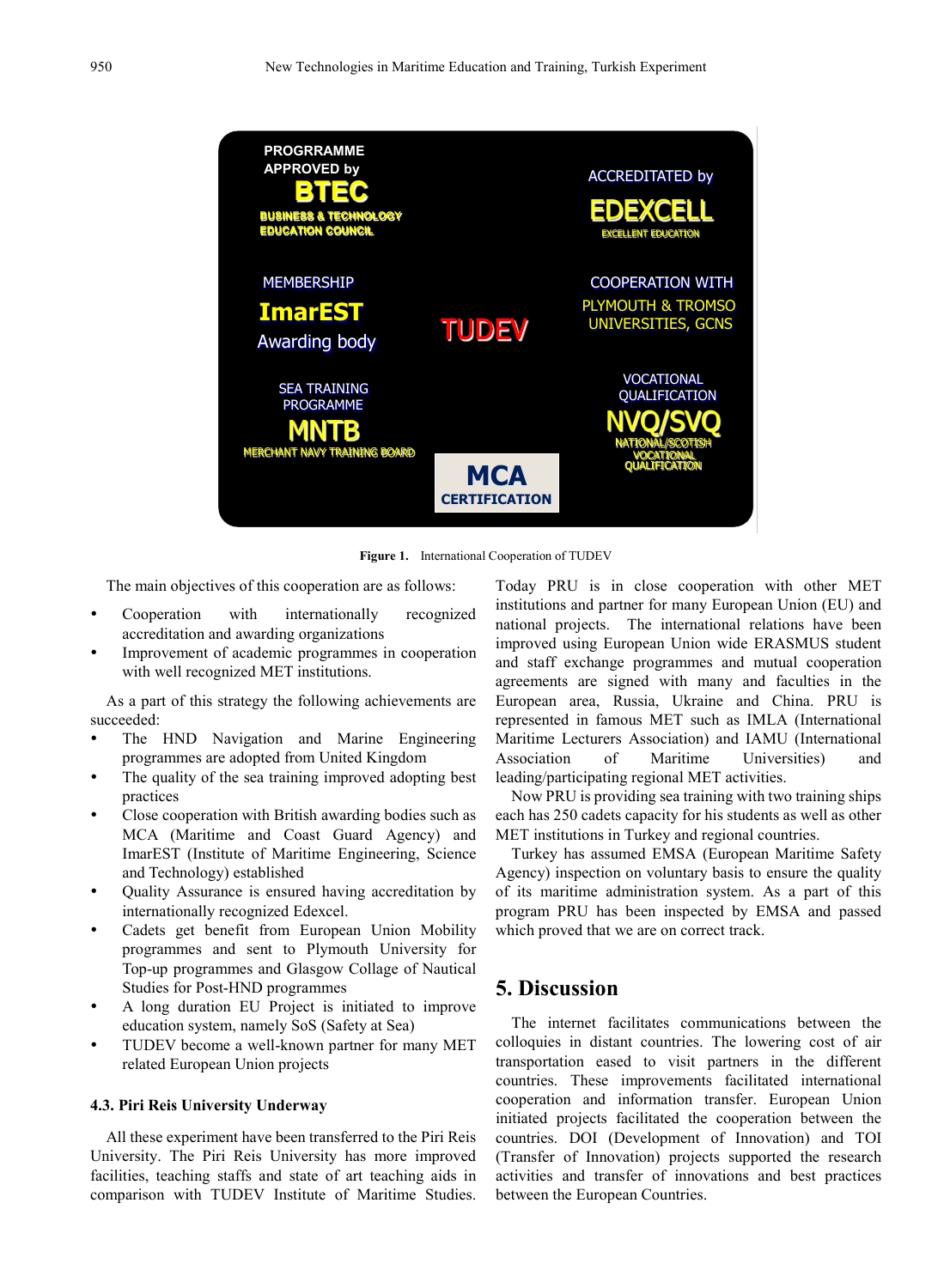#### **5.1. International Projects**

The common aim is to improve better education systems for World maritime community. Taking advantage of the opportunities offered us by technology and using advanced coordination techniques we can achieve it. Joint projects developed so far will be a good example for the future activities of which should we get benefit (Ziarati & Demirel, 2011).

Nowadays participation to MET related EU projects is strongly proposed to improve programmes. The followings are the examples to assist the improvement of the programmes by transfer of innovation and best practices in the other countries:

- Improvement of a unified MET system for EU area (UniMET Project).
- Matching vocational and academic education and training programmes and ECVET versus ECTS (Be-TWIN Project).
- Matching the academic programmes of the MET institutions to facilitate student and lecturers exchange programmes (DECOMAR Project)
- Establishment of a Maritime Network of Education for Development of the maritime culture (MARINE Project)
- Introducing e-learning program for GMDSS(e-GMDSS)

It is approved that the international projects are more feasible than in-house studies. These projects create synergy and a platform for transfer of knowledge and innovations. A project which creates an innovative approach will be valuable not only for participants but also for all MET community. The joint projects developed so far will be good examples for the future activities from which we will benefit greatly (Demirel, 2013). These projects provide perfect platforms for development and transfer of innovation as well as establishing a common understanding and application.

#### **5.2. The New Roles of the Universities**

The mission and roles of the universities have been changed in the  $21<sup>st</sup>$  century. The research became a significant mission for the universities. The relations with community became a social responsibility for the universities. Now it is the time to improvement of the organization and management systems of maritime universities to balance teaching, research and community support functions.

The universities are also a part of the Lifelong Learning programmes. They need to empower the continuous education centers. This needs improvement e-learning, provision of special professional courses and certificate programmes to meet the requirement of related business sectors.

However, the government support for higher education is decreasing gradually (Zade et al, 2002). The universities should improve new sources to survive. Most importantly they should create an effective and internationally recognized education system which provides graduates better job opportunities.

#### **5.3. The Quality Assurance**

The Total Quality Management (TQM) system is the common tool to ensure the quality. TQM provides essential feedback to improve the quality of procedures and process applied. In particular Quality Assurance provided by recognized external authorities play an important role to define corrective actions to reach the commonly accepted standards. The external verification and a continuous feedback support are required to ensure quality of MET system. This will provide a reliable support to continue to improvement of the system.

#### **5.4. Improvement of Teaching Methods**

The classical teaching methods is about to come an end. The teaching methods may include class participation, demonstration, recitation, memorization, or combinations of these. The choice of teaching method or methods to be used depends largely on the information or skill that is being taught, and it may also be influenced by the aptitude and enthusiasm of the students. Creation of new teaching methods will facilitate delivery of the knowledge using all available assets. The MET education may be improved by establishing an effective link through classroom teaching, use of stand- alone computers, simulators and distance learning tools.

### **5.5. Course of Actions**

Innovation in MET has been discussed in The IMLA 19 Conference conducted in 2010 at Shanghai/China. A paper has been presented by TUDEV/Piri Reis University to introduce lessons learned from Turkish experiment (Ziarati et al, 2010). In the light of Turkish experiment the following course of actions are deemed applicable for all MET institutions:

- Seek suitable partners for cooperation
- Form consortiums to facilitate cooperation and collaboration
- Seek support from international and national bodies
- Conduct serious research into identified problems facing the industry to understand the main issues and measures should be taken
- Develop serious proposals to meet the requirements
- Develop and motivate staff to conduct research on maritime industry
- Publish papers in refereed conferences and journals for information exchange

This course of actions have already been exercised and achieved. So we assume that all are suitable, reliable and acceptable.

Technology improves so rapidly which enforce us to make quick transformation in our education systems as it has